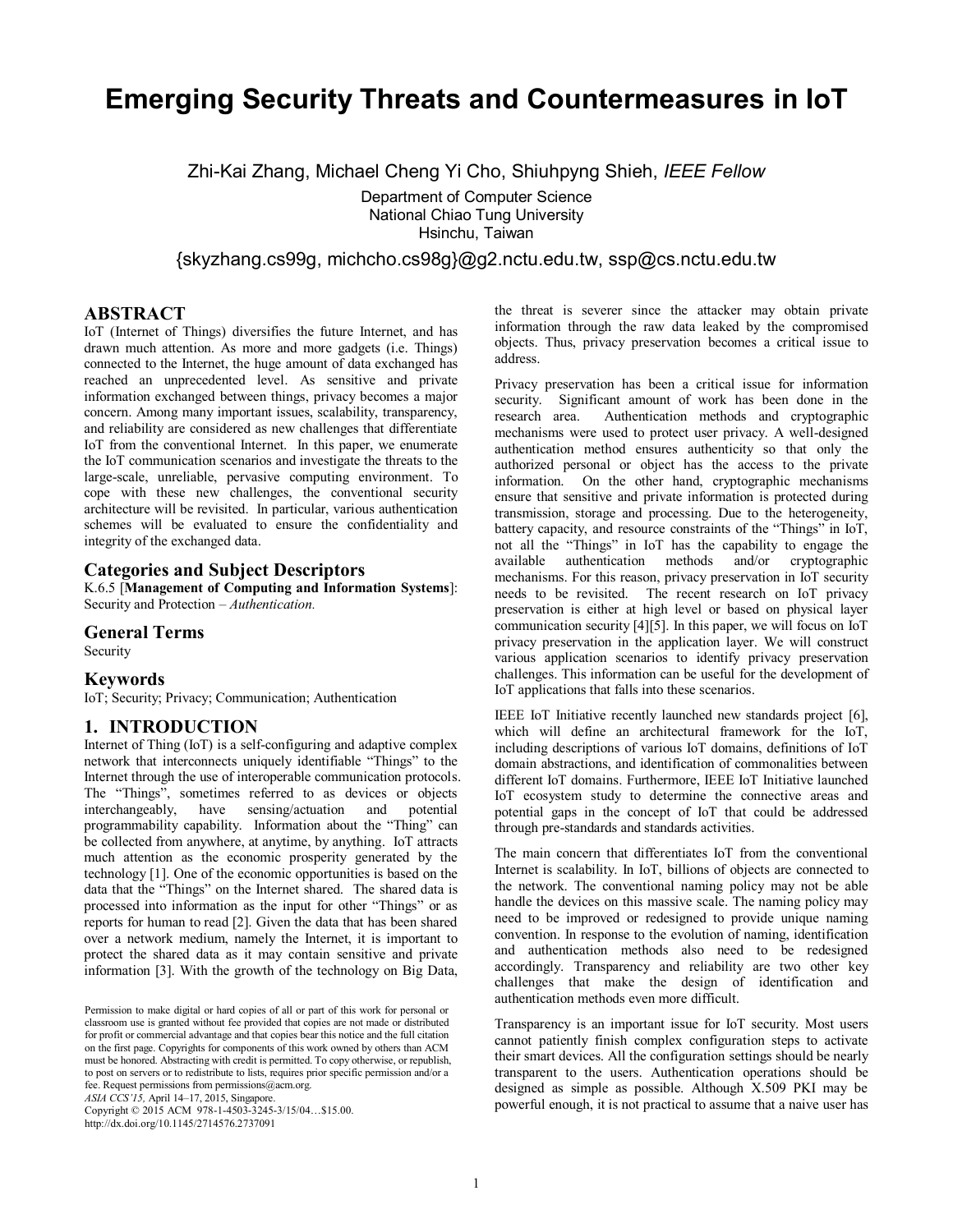the ability to successfully obtain and import valid certificates to a large number of IoT devices. One of the reasonable assumptions, for example, can be that users can find a passcode printed on the label of the device or the home gateway. Then the naming, identification, and authentication settings can be automatically executed after the passcode is entered. To achieve this goal, new standards need to be established. The desired standards may not need to be totally novel. It can be a combination of existent standards in related domains, such as UPnP, DLNA, and DNSSEC.

Reliability is another important issue for the IoT ecosystem. Due to limited resources and battery capacity, IoT objects and communication between them are error-prone. The heterogeneity of objects makes the ecosystem more complex. The implementation and evaluation of the devices and services become more difficult. Additionally, when errors occur, debugging and repairing are also more difficult in the IoT ecosystem. Therefore, not only robustness, but also easy debugging and one-step resumption should be taken into consideration during the development of identification and authentication schemes. Moreover, under a reasonable assumption, automatic self-monitoring and healing mechanisms are also desirable for the reason that debugging and repairing are difficult for naive users.

Security threats to IoT can be generally divided into two categories. In the first category, the threats, similar to the conventional network ecosystem, are against confidentiality, integrity, and availability (CIA). However, due to the large scale and heterogeneity of the objects, the complexity and severity of the security threats is much more serious. The other category of treats arises from the new property of IoT ecosystem. With IoT objects everywhere taking sensitive readings from heartbeats to room temperature at home, it can be expected that the data in the IoT ecosystem is more personal and dynamic. Because the huge number of IoT devices gather massive sensitive information about users, the data readings about its owner and the personal spaces are treated as personal assets where a leakage may reveal owner's geological location, health status, and living habits. Attackers may extract desired information and disclose personal privacy.

In response to the security threats, security requirements for privacy protection and preservation need to be defined properly in IoT. For the first aforementioned category of threats, security requirements should cover the additional concerns dealing with the large scale and heterogeneity of objects. For example, objectto-object (O2O) communication is inevitable given that IoT objects collaborate to achieve goals without human intervention. Therefore, the security requirements aiming at authentication models for IoT users/objects are important. For the second category of threats, the security requirements should cover a set of new protection models. The models should be able to handle the information gathering and leakage for the IoT objects, especially for resource-constrained devices, which only provide limited security protection. Without the protection models, private data can be misused by rouge users/objects, malicious data can cause object to misbehave, or alternation of exchanged data to deceive users/objects by a rouge party.

Software and system vulnerabilities of an IoT device are also a critical issue which can lead to backdoor problems. With software vulnerabilities, attackers exercise malicious intents, and plant a backdoor in a vulnerable IoT device to control the device. Due to the resource constraints and battery capacity of IoT devices, security mechanisms such as intrusion detection systems and

antivirus which consume a fair amount of computation power are not suitable. With primitive protection mechanism, injecting backdoors into an IoT device is relatively easy. Both static and dynamic analysis techniques have been used to verify a program. Static analysis has the limitation to uncover the vulnerabilities in the real execution environment, while dynamic analysis is inadaptable to IoT for the lack of the computing power and battery capacity. More detail discussion about IoT software security can be found in articles [3]. In this paper, we will focus on object identity management and authentication in the IoT ecosystem.

This paper is organized as follows. Section 2 introduces the challenges to object identification and authentication for IoT communication, while section 3 introduces personal IoT communication scenarios, and identify authentication requirements. Section 4 lists authentication models for the personal IoT communication scenarios. Lastly, a conclusion is given in section 5.

# **2. Naming, Identification and Authentication**

Wearable gadgets and smart home/office appliances are the main themes of Consumer Electronic Show (CES) 2015 [7]. Wearable gadgets take measurement and report it to mobile APPs. These collected data are then passed on to smart furniture and/or appliance in smart home/office to make adjustment accordingly. This is a common IoT application demonstrated in CES 2015. The communication scenario of information exchange can be broken into two categories according to the distance range, that is, domestic and foreign. Typical domestic communication is done locally without access to the public network (a.k.a. the Internet). Foreign communication, on the other hand, relies on the public network to distribute data to distant objects.

Heterogeneity of objects is expected in IoT where objects have limited resources, computing power and communication capability. With the nature of lightweight and portability, the communication capability of wearable devices is mostly in a short distance. Short-range wireless communication (i.e. domestic communication), such as Bluetooth and Zigbee [8], relies on pairing objects prior to data exchange. For wearable devices to extend the communication range (i.e. foreign communication), a delegator is required to relay the data traffic. Delegator is normally referred to as the gateway of communication [9]. For wearable devices made for mobility, the handheld device such as mobile phone is a suitable gateway to relay data. On the other hand, for home/office appliances, a hotspot such as wireless AP (Access Point) is a suitable candidate to relay data. Figure 1 illustrates the typical topology configuration for both long distance and short distance communication.

For domestic communication authentication, e.g. Bluetooth and Zigbee, basic security is provided in the link layer during object pairing where password is required. Once the object is paired, encryption is applied when data has been exchanged wirelessly [8]. On the other hand, foreign communication authentication, section 4 will enumerate a number of applicable authentication models.

Since IoT comes at a massive scale of objects, naming of the objects becomes more complex. Due to the heterogeneity of the objects and the network, conventional Internet naming and identification will not be applicable [3]. Uniquely naming the objects is one of the main challenges in IoT to be resolved before addressing object authentication. GS1 [10] suggested that the DNS naming scheme can be the naming basis of IoT given that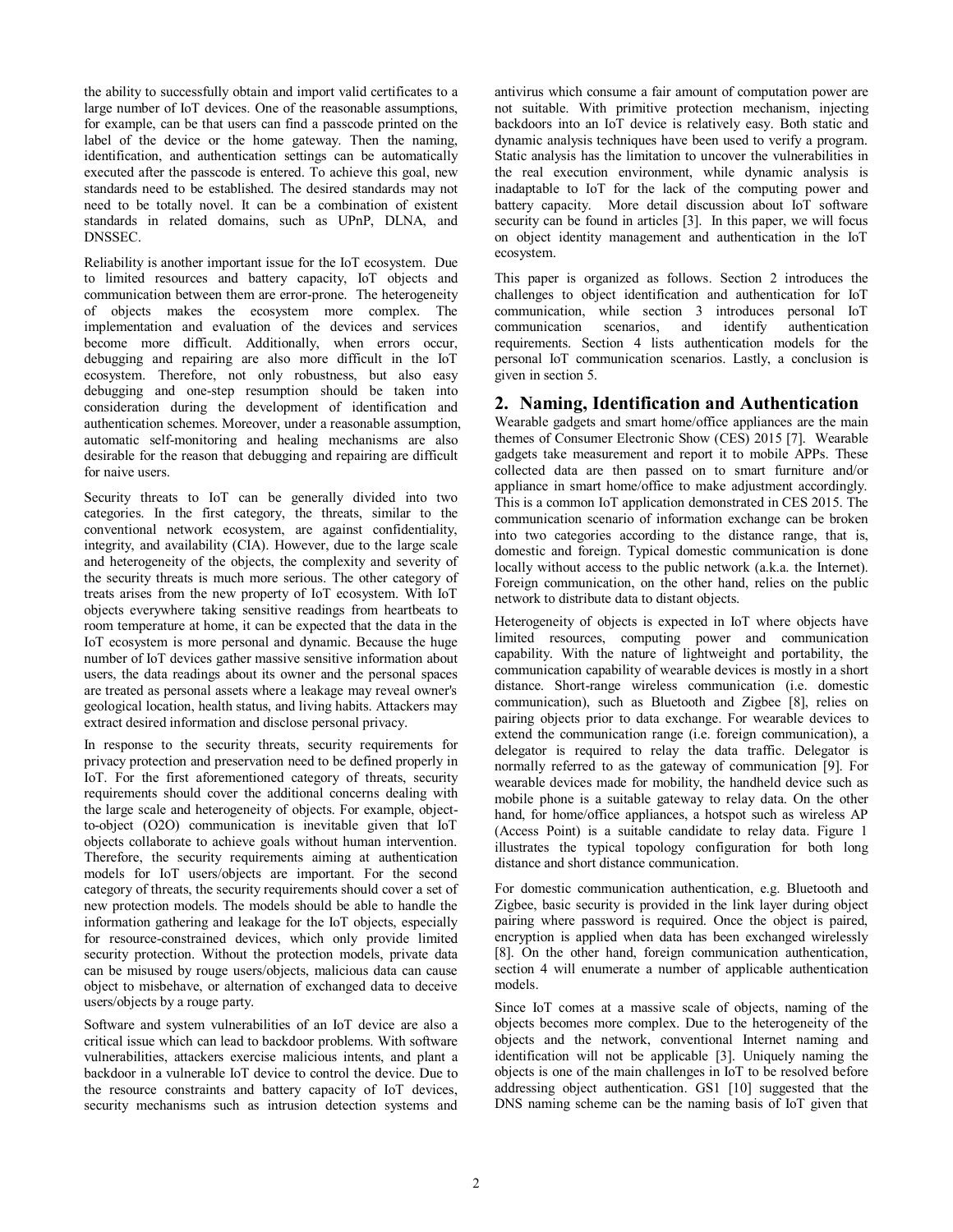IoT is to be deployed on the Internet. Object Naming Service (ONS) [10] is part of GS1 EPCglobal [11] architecture framework that leverages DNS to locate authoritative metadata and services with given Electronic Product Code (EPC). The EPC is designed for the purpose of providing universal unique identity. ONS can also be integrated into DNS as a sub-domain of DNS. Therefore, the Internet becomes the communication medium for the devicenaming domains.



**Figure 1. A typical IoT topology.** 

As an illustrator of the future Internet architecture, US NSF launched Future Internet Architecture Project (FIA Project) [12]. As a core sub-project of FIA Project, L. Zhang et al. proposed novel "Named Data Networking (NDN)" [13] which moves the network architecture from host-centric to data-centric. According to NDN, the identification and network routing are based on the name of the object instead of using conventional IP address. Naming in NDN is in a hierarchical structure, and is applicable to hierarchical nature of the current computer network structures. NDN has great impact, but is still in its infancy. There are still many new challenges, such as efficiency, name validation, signing key management, object authentication, and other security issues. These challenges remain unsolved and raise concerns.

### **3. IOT COMMUNICATION SCENARIOS**

In this section, we will discuss various communication scenarios for IoT applications to exchange data. To model IoT communication scenarios, the administration domains of objects can be divided into *domestic* and *foreign domains*, based on the ownership of objects. An object of the *domestic domain* is administrated and owned by the home members while the object of a *foreign domain* is administrated and owned by outsiders. Each object is represented as a *peer*. A *domestic peer* represents an object that is registered to the domestic domain, while a *foreign peer* represents an object that is registered to a foreign domain. The communication of "things" can be formalized into three scenarios, namely, *basic scenario, extended scenario*, and *cloud scenario*. Details are given below.

#### **3.1 Basic Communication Scenario**

This basic communication scenario is regarded as domestic communication where wearable devices, smart furniture, and smart appliance exchange data within a closed network environment, such as home or organization (shown in Figure 2). For wearable devices that are incapable of making direct connection to an access point beyond the communication range, a delegator such as handheld device can play the role to relay data traffic to the access point so that the data can be transmitted to the destination. This communication scenario takes place in a closed network often referred as local area network (LAN), and the main challenges to data retrieval are as follows:

- Authentication and authorization to use the LAN
- Countermeasure for eavesdrop over wireless networks





#### **3.2 Extended Communication Scenario**

Mobility is one of the features of wearable devices. Data must be exchangeable whilst a wearable device is on the move. Thus, public network (i.e. the Internet) is used to relay the exchanged data. Depending on the methods that data is exchanged and stored, network configurations can be divided into two types. Figure 3 depicts a simple network configuration for external resource access where resource and data distribution are decentralized. In this type of configuration, two gateways are employed to support communicate between the wearable devices and smart furniture/appliances. A gateway supports the local area network, while the mobile handheld device supports data relay for mobile wearable devices. As data exchanged, the two gateways handle data forwarding.



**Figure 3, IoT communication over public network.** 

Figure 4 illustrates the network configuration where resource and data are centralized. Although the two network configurations are alike, the actual communication takes place using different approaches. In this approach, the data resource is centralized so that the objects do not communicate directly. All exchanged data is pushed and pulled from a central storage (i.e. the data pod). Regardless of centralized or decentralized network configurations, challenges to data retrieval are listed below:



**Figure 4, Centralized IoT communication over public network.**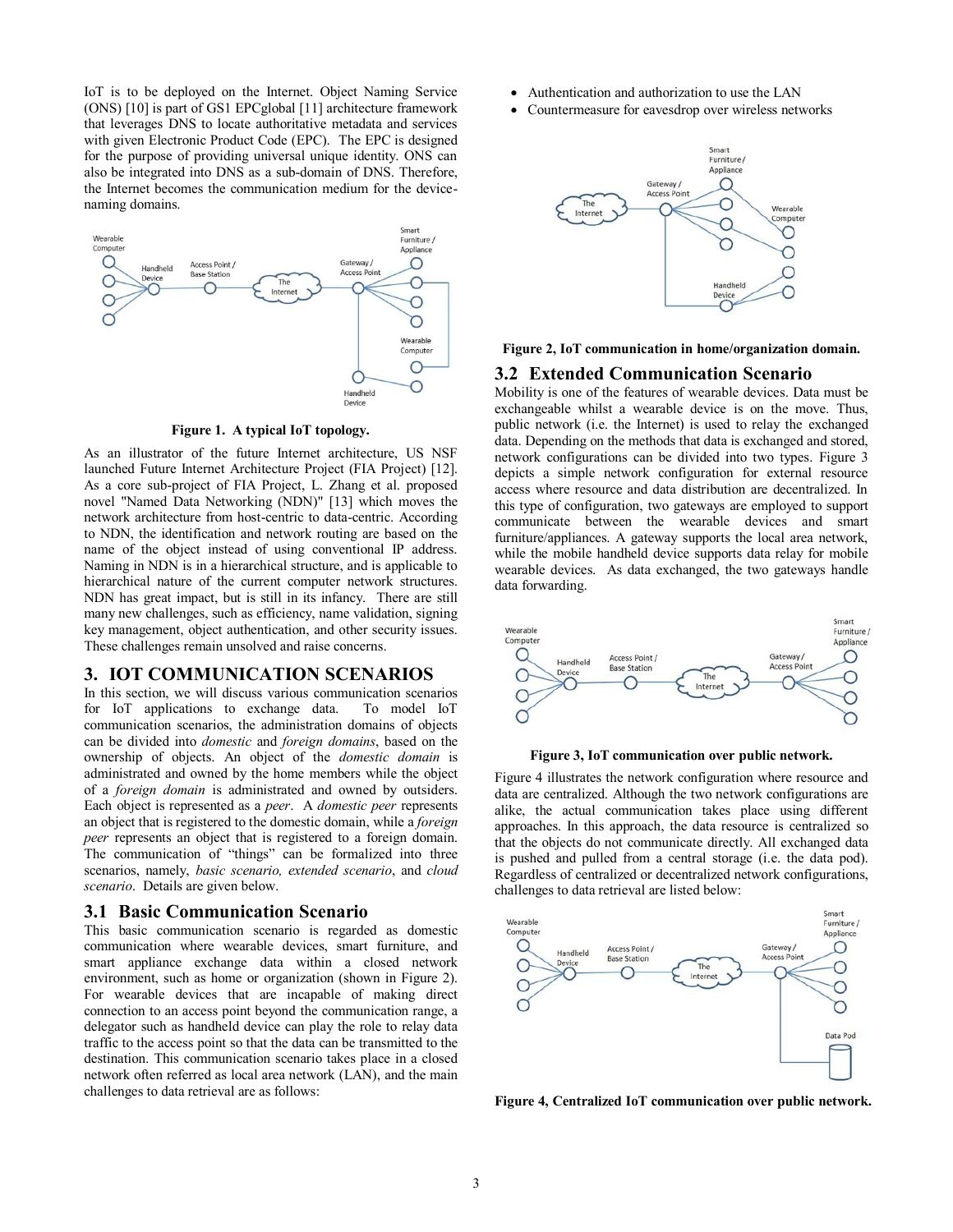- Authentication and authorization to use the LAN
- Eavesdrop resistance over wireless networks
- Integrity assurance when using the public network
- Confidentiality assurance when using the public network

### **3.3 Cloud Communication Scenario**

Cloud computing has been a hot topic in the recent years. Cloud computing will continue to thrive as IoT grows. The scenario involves vendors providing data storage service where data can be accessed from anywhere (shown in Figure 5). At the same time, data is replicated to prevent single point failure and ensure efficiency. The pushed data in the cloud service can also be computed for analytical purpose or for personal service recommendations. Unlike the aforementioned scenarios, the gateways of wearable devices, smart furniture, and smart appliances are only used to collect data for the cloud storage. In this context, data authentication is still needed to avoid pollution while transmitting collected data over the Internet to the cloud. The challenges to data collection is as follows:

- Authentication and authorization to use the LAN
- Eavesdrop resistance over wireless networks
- Confidentiality and integrity assurance over the Internet
- Authentication and authorization for the cloud service
- Confidentiality and integrity for the cloud storage



**Figure 5, IoT with cloud computing.** 

#### **4. AUTHENTICATION MODEL**

In this section, authentication models are introduced to cope with the challenges incurred in various communication scenarios. Each authentication model is designed in an attempt to address the challenges in a communication scenario. These challenges are further elaborated as follows. For domestic communication, O2O (Object-to-Object) communication is applied to wearable devices and handheld devices. Due to resource constraints, wearable devices rely on more powerful computational objects, such as handheld device, to relay data. To authenticate, pairing mechanism is adopted when two objects are making connection. At the pairing stage, a simple password or pre-shared key is supplied before initializing the communication. When the data exchange begins, symmetric cryptosystems are suitable for preventing eavesdropping over wireless communication. For LAN communication, the conventional Wi-Fi protecting schemes are sufficient where a passphrase is used to authenticate the object to the network and prevent eavesdropping over wireless communication. These authentication schemes cover domestic communication while the following authentication schemes cover

foreign communication where exchanged data is forwarded through the Internet.

### **4.1 Authentication by Gateway**

In the authentication-by-gateway model, the authentication process relies on the gateway between the communication parties. To communicate with a domestic peer, a foreign peer first needs to be authenticated by the domestic gateway. Being authenticated, the subsequent exchanged data from the foreign peer is directed to the destination until the session is terminated. This authentication process is repeated for each communication session whenever the communication parties exchange data via the Internet. The authentication method can be as simple as ID-password scheme or any other scheme as long as it provides the proof of authorized identity. Similar to authentication-by-gateway model, research [14] has discussed a practical IoT communication example based on CoAP (Constrained Application Protocol) [15] that the resourceconstrained objects cooperate with the gateway in UCN (Unconstrained Network) to achieve data authentication. The pros and cons of authentication-by-gateway scheme are listed below:

- Pros
	- o The authentication method for foreign peers is independent of the authentication method for domestic peers.
	- o Peer protection is centralized in the gateway. Since the gateway should be relatively powerful in terms of computation, the protection can be designed to be more complex to strengthen the security functionalities. On the other hand, the protection for the domestic peers can be designed to be lightweight. In this way, it is more applicable to the domestic peers that may have less computation power and requires less security functionalities.
- Cons
	- o Single point failure, such as compromised gateway, exposes all the peers to threats.
	- o The gateway can be a bottleneck since it is in charge of authenticating network traffic from communicating peers. At the same time, the gateway is also the only ingress and egress point of public network traffic. Thus, network traffic congestion problem is inevitable.

Applying this authentication model to the IoT communication model over public network, the gateway (i.e. the access points and the handheld devices) must be capable of authenticating foreign peers. An example of IoT applications is the IoT data collection and integration for e-health. In a health caring scenario, an elder may wear a smart bracelet continuously collecting his heartbeat and GPS location information. As the mobile gateway, a smart phone may be needed to collect raw data from the bracelet and upload them to a health care cloud. In this scenario, the smart phone may communicate with the bracelet through secure Bluetooth pairing and authenticate each other with the cloud through a DTLS [16] connection. This authentication model reduces data authentication workload on the communicating objects. Therefore, it is more suitable for resource-constrained objects such as the aforementioned bracelet. It is also applicable to centralized communication over public network. However, the downside of this authentication model is that the gateway is busy with processing authenticated sessions while forwarding network traffic to the public network. For standard home gateway such as home routers and access points, the high computing workload may be minor. However, it can be problematic to a gateway powered by battery.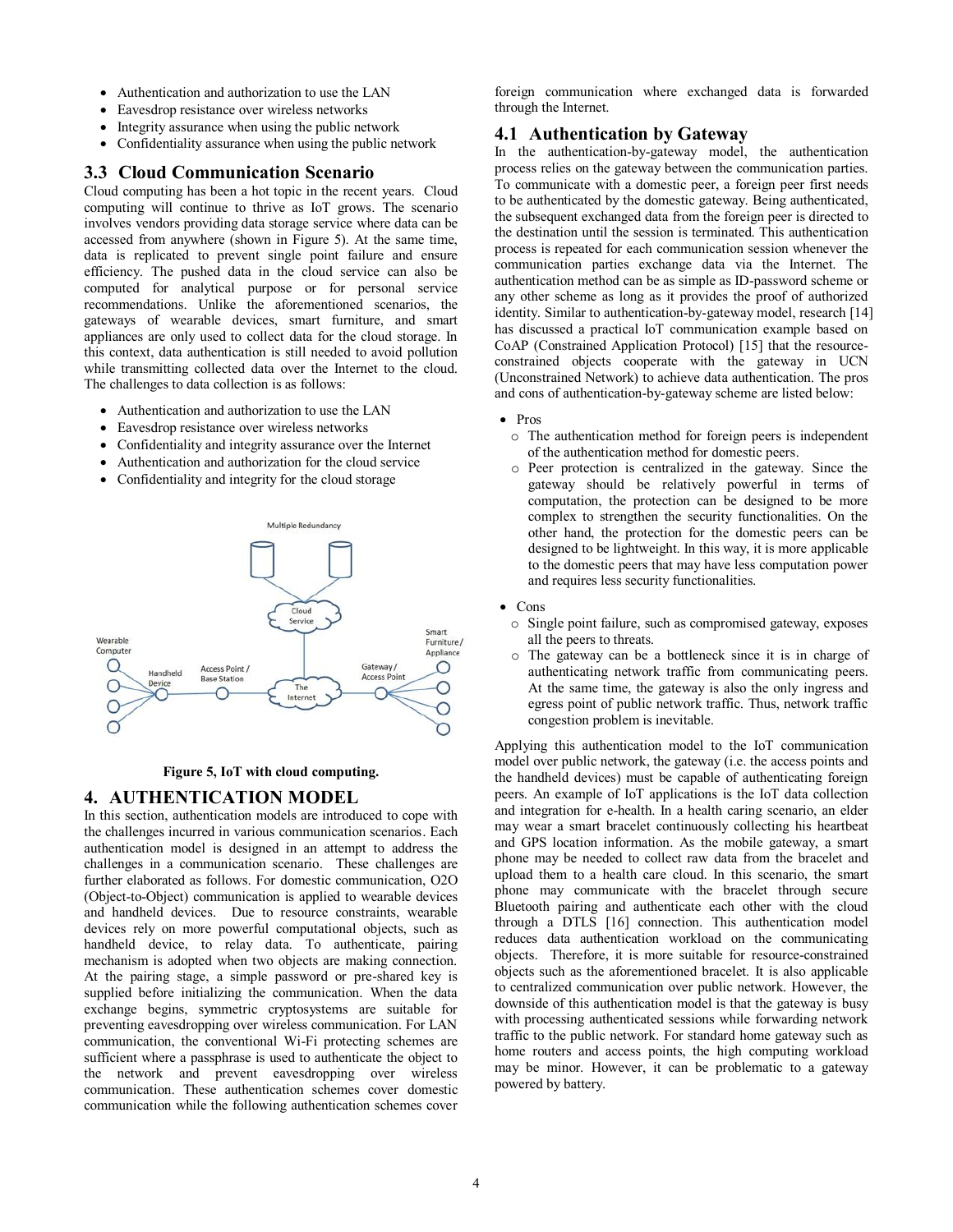# **4.2 Authentication by Security Token**

In this authentication model, the gateway is responsible for initiating the authentication session when a foreign peer begins to exchange data with a domestic peer. At initiation, the gateway will establish a security token with the communicating parties. This security token may have a time-to-live or valid-period attribute to indicate security token validity by defining the time frame or the use count. For all sessions in the valid time period, the communicating peers exchange data using the security token for authentication purpose. Before the expiration of time-to-live or valid-period attribute, the gateway is free from succeeding authentication workload. Based on the concept of this category, the research [17] constructs a delegation-based authentication and authorization scheme for DTLS. The pros and cons of the authentication methods in this category are described as follows.

- Pros
	- o The load for succeeding authentication after initialization is removed from the gateway.
	- o It is suitable for resource-constrained peers where tokenbased authentication is considered to be lightweight in computation.
- Cons
	- o Single point failure, such as compromised gateway, may expose peers to threats since the initial authentication session is performed by the gateway.
	- o The design of a scheme using security tokens can be difficult because both security requirements and resource restriction of the peers must be taken into consideration simultaneously.

The authentication-by-security-token model relies on the domestic gateway to distribute a security token to the communicating peers. Upon receipt of the security token, the communicating peers use it to authenticate each other. This shifted the authentication workload to the communicating peers to alleviate the workload on the gateways. The valid period of a security token can be rather short if the communicating peers are resource-constrained objects which cannot afford strong security protection. Thus, this authentication model is still resource-constrained friendly. As a comparison to the previous authentication model, this model is also applicable to centralized communication over public network. The overhead for a gateway is to set up and manage the security tokens.

#### **4.3 Authentication by Trust Chain**

In this model, the trust relationship "peer A trusts peer B" is defined as follows. Peer A is convinced that the incoming data D is indeed from peer C, if peer B certifies that data D is from peer C. Therefore, a trust graph is constructed as a connected and directed graph in which the successor of a directed edge trusts the predecessor. The gateway is the predecessor of all the peers that are assigned to the domestic registration domain, and a public authority certifies the gateway. If two communication peers belonging to different trust graphs need to authenticate each other, one or multiple edges should be added to concatenate the two trust graphs in a proper manner. In this configuration, both peers can find particular predecessor which is trusted by itself and certifies the other peer. There are existent standards using a trust graph structure, such as X.509 PKI (IETF RFC 5280) and DNSSEC [18].

As an example, an authentication method based on X.509 PKI uses digital certificates for authentication. In the setup phase, the gateway must act as the concatenating point which requests a digital certificate from a public CA (Certificate Authority) and issues its own private, proprietary certificates to the domestic objects. For simplicity, the proprietary certificate does not need to follow the X.509 standard format; however, the communication peers must all agree on using the proprietary authentication method. After the setup phase, domestic peers can achieve mutual authentication with all the peers that trust the same proprietary CA. The pros and cons of the authentication-by-trust-chain model are listed below:

- Pros
	- o After the setup phase, there will be no further authentication workload on the gateway. Thus, this authentication model reduces the workload for authentication.
	- o This model is based on trust chain. In practice, authentication standards of this model are designed to provide better security functionalities compared to the basic authentication methods.
- o Instead of applying for a certificate for each domestic object, proprietary certificate authority is employed to reduce the cost of obtaining public certificates.

#### Cons

- This kind of authentication scheme is more complex, and may not be suitable for resource-constrained objects. A fair amount of computation power is required.
- o The authentication model uses similar methods for both domestic peers and foreign peers, which make it inflexible.
- o Single point of failure, such as a compromised gateway, may break the trust chain.

A prerequisite for this model is that a home/organization owner must have a certificate authority for all the objects, and this certificate authority must also obtained a digital certificate from an upper-tier to chain up the trust (i.e. trust graph concatenation). For traveling objects to phone home, no trust graph concatenation is required given that the digital certificate is issued by the domestic gateway. However, trust graph concatenation is required if an object is owned by an outsider. This will require communicating parties to acquire all the intermediate digital certificates to construct the chain of trust (i.e. trust graph concatenation). This authentication model shifts the authentication workload to the communicating objects. Therefore, it may not particularly suitable for certain resource-constrained objects.

#### **4.4 Authentication by Global Trust Tree**

Unlike the authentication-by-trust-chain model, a global trust tree is used instead. All the peers are registered in the global trust tree. As a result, all the peers can be authenticated globally. To our best knowledge, currently no global trust trees are available. DNSSEC can be a potential candidate to construct one [19]. However, some practical issues [20][21] will need to be resolved before moving forward. The pros and cons of this authentication model are as follows:

- Pros
	- o Global trust graph is more reliable (in terms of management) comparing to the trust architecture using a private gateway.
	- o The gateway does not intervene in authentication process, and thus can concentrate on network traffic forwarding tasks.
- o The underlying scheme is in general an international standard, which is more robust in achieving mutual authentication.
- Cons